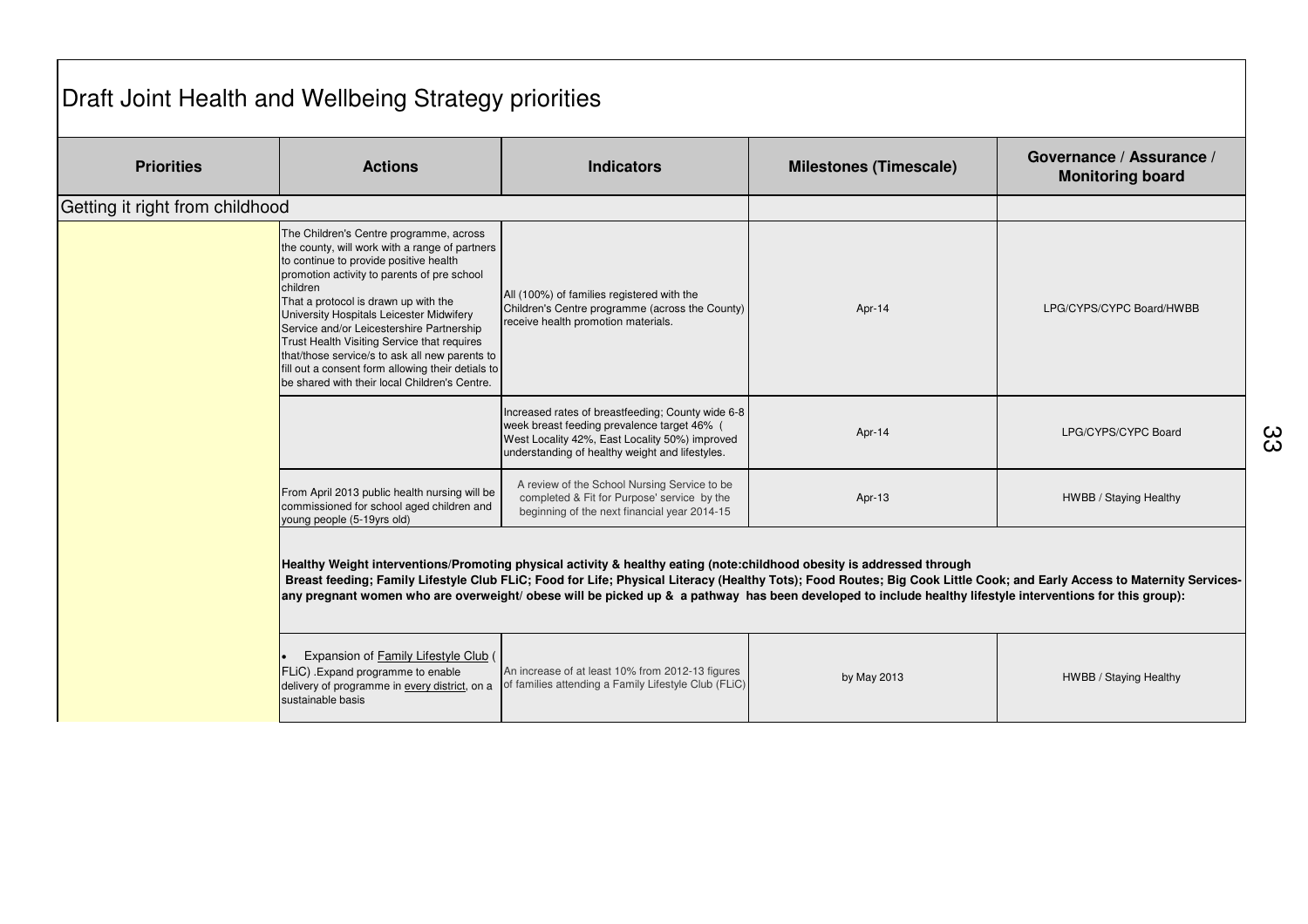| <b>Priorities</b>                                                                                                                                                                                                                                                                     | <b>Actions</b>                                                                                                                                                                                                                                                                                                                                                                       | <b>Indicators</b>                                                                                                                                                                                                                                                                                                                                             | <b>Milestones (Timescale)</b> | Governance / Assurance /<br><b>Monitoring board</b> |
|---------------------------------------------------------------------------------------------------------------------------------------------------------------------------------------------------------------------------------------------------------------------------------------|--------------------------------------------------------------------------------------------------------------------------------------------------------------------------------------------------------------------------------------------------------------------------------------------------------------------------------------------------------------------------------------|---------------------------------------------------------------------------------------------------------------------------------------------------------------------------------------------------------------------------------------------------------------------------------------------------------------------------------------------------------------|-------------------------------|-----------------------------------------------------|
| We will support positive start for children and network of schools and communities across<br>families through:<br>Early years support<br>Early intervention / prevention<br>Continuing health programmes to develop<br>well<br>Early identification of families in need of<br>support | Food for life partnership: Develop a<br>Leicestershire committed to transforming<br>food culture, revolutionising school meals,<br>reconnecting children with where their food<br>comes from, and inspiring families to grow<br>and cook food. Supports schools achieve<br>"Enhanced healthy schools status". Launch<br>of Food for life partnership in Sept 2013<br>(Academic year) | An increase by at least 20% of the Number of<br>schools and communities participating in Food for<br>life partnership programme after the first year (<br>the implementation of the FfL programme might<br>be delayed until later on in the year)                                                                                                             | Sept 2013 (Academic year)     | HWBB / Staying Healthy                              |
|                                                                                                                                                                                                                                                                                       | Food routes and Big cook little cook this<br>FSA project/resource complements the Food<br>for Life Programme -it provides a 'journey<br>through food'- diet & health, cooking, food<br>safety & shopping it is a range of age<br>to enable young people to gain food related<br>skills & knowledge. LNDS supported<br>programme incl/.6 week 'Family' programme<br>and links to FLIC | At least 20 schools to be participating in Food<br>routes and Big cook little cook after the first year<br>appropriate resources designed & developed which should lead to an increase in number of<br>referrals to FLiC by 15%                                                                                                                               | by May 2013                   | HWBB / Staying Healthy                              |
|                                                                                                                                                                                                                                                                                       | Physical literacy programme in primary<br>schools: Build upon physical literacy<br>Olympic Legacy investment for 0-5 years to<br>develop new resources and training as part<br>of Healthy Tots "package" - Healthy tots<br>targets Early Year Settings using a Whole<br>Healthy Eating, Physical Activity & Emotional 14<br>Health & Wellbeing                                       | Retention of 80% of Existing Early Year Settings<br>that are participating in the ' Healthy Early Years/<br>Healthy Tots ' Programme continue to be involved<br>& a further 10 settings are recruited. All<br>participating settings to attend physical<br>Setting approach focusing on 3 core themes: literacy/activity & nutrition update training in 2013- | Sep-13                        | HWBB / Staying Healthy                              |
|                                                                                                                                                                                                                                                                                       | As part of the Early help offer all referrals to<br>the Single Point of Access (First Response)<br>are signposted to the appropriate level of<br>service). Develop a 0-19 integrated early<br>help service, which offers targeted support to show an improvement year on year.<br>vulnerable families that improves the health<br>of children.                                       | are dealt with effectively and swiftly (referrals Establish a baseline to measure % of 3A and 3B<br>referrals that are processed within 5 working days.<br>Health outcomes linked to early help for children                                                                                                                                                  | $Mar-13$                      | <b>CYPC Board</b>                                   |

34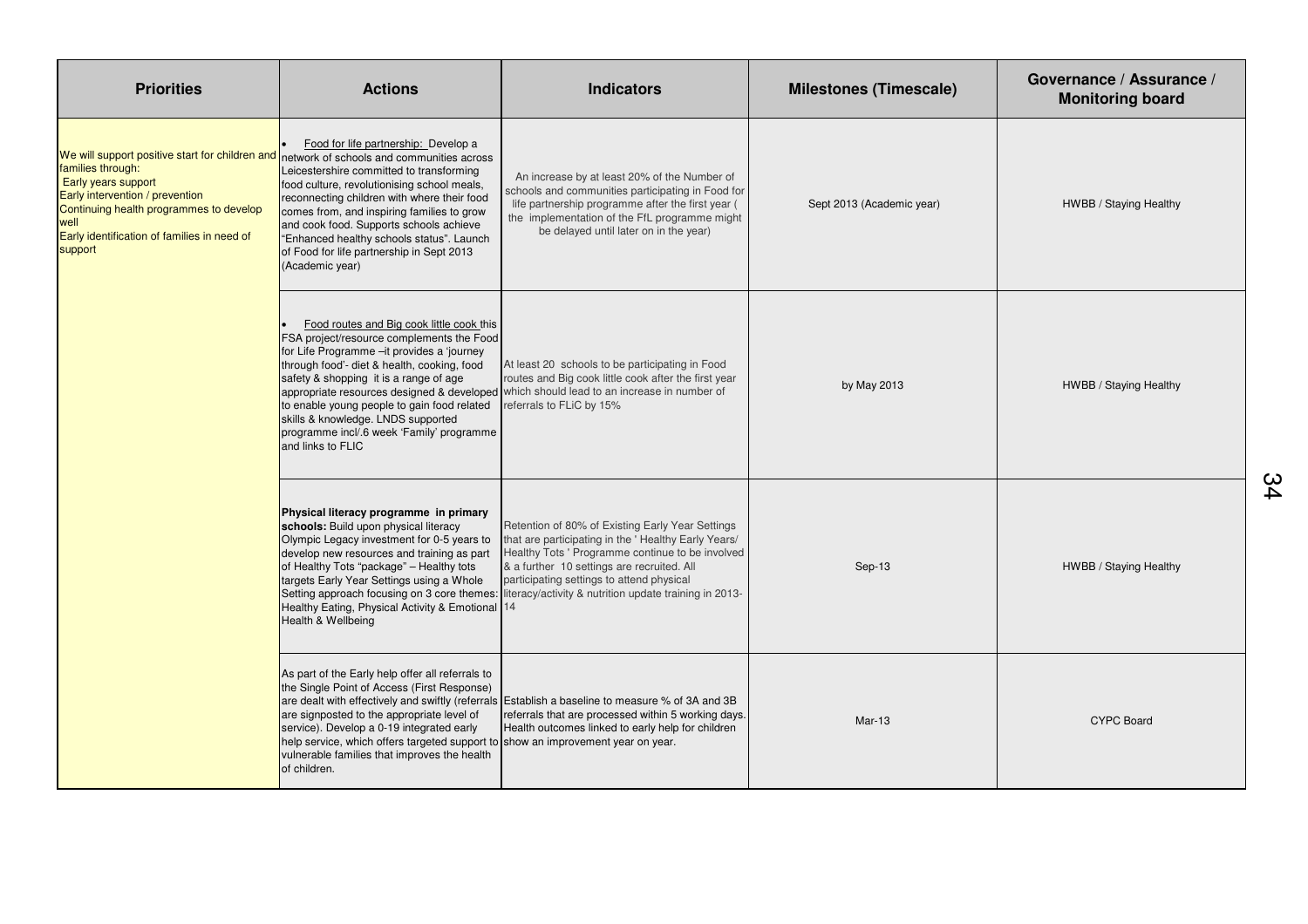| <b>Priorities</b>                                                                                                                  | <b>Actions</b>                                                                                                                                                                                                                                                                                    | <b>Indicators</b>                                                                                                                                                                                                                                                                                                                                                    | <b>Milestones (Timescale)</b>              | Governance / Assurance /<br><b>Monitoring board</b> |
|------------------------------------------------------------------------------------------------------------------------------------|---------------------------------------------------------------------------------------------------------------------------------------------------------------------------------------------------------------------------------------------------------------------------------------------------|----------------------------------------------------------------------------------------------------------------------------------------------------------------------------------------------------------------------------------------------------------------------------------------------------------------------------------------------------------------------|--------------------------------------------|-----------------------------------------------------|
| We will improve health and educational<br>outcomes in looked after children through<br>high quality health and social care support | Ensure free nursery provision for all children<br>n care aged 2 yrs. old and over is taken up                                                                                                                                                                                                     | All children in care access free nursery education.<br>(All 5-14 yrs. old in care access play schemes<br>during the summer).<br>PEPs for pre-school children (under 5 year olds)<br>are completed.<br>The gap between the median and bottom 20% is<br>narrower than the national average<br>Pupils accessing Pupil Premium achieve closer to<br>the national average | Mar-14                                     | <b>CYPC Board</b>                                   |
|                                                                                                                                    | Ensuring that all looked after children are<br>registered with a GP and Dentist                                                                                                                                                                                                                   | All (100%) of looked after children registered with<br>a GP and Dentist                                                                                                                                                                                                                                                                                              | Mar-14                                     | <b>CYPC Board</b>                                   |
|                                                                                                                                    | Ensure that all relevant children have an<br>Strength and Difficulties Questionnaire<br>(SDQ) completed and have Specialist<br>Services engagement where appropriate                                                                                                                              | Number of % of referrals sent to CAMHS.<br>Number of % referrals sent to Independent<br>Domestic Violence Advisor's.<br>Children, young people and families feel heard in<br>decisions that affect them.                                                                                                                                                             | Mar-14                                     | <b>CYPC Board</b>                                   |
|                                                                                                                                    | The system, process and capacity for Health<br>Assessments (initial and review) to be<br>approved so that all looked after children<br>have a Health Assessment and that the<br>voice of children and young people are<br>included in this.                                                       | Health Assessments do not delay permanence<br>planning for looked after children.<br>Children and young people saying that they were<br>involved in their Health Assessment.                                                                                                                                                                                         | Mar-14                                     | <b>CYPC Board</b>                                   |
|                                                                                                                                    | Apprenticeships are offered within<br>Leicestershire County Council for 5 looked<br>after children and care leavers                                                                                                                                                                               | Number of looked after children who gain longer<br>term employment                                                                                                                                                                                                                                                                                                   | Mar-14                                     | <b>CYPC Board</b>                                   |
|                                                                                                                                    | Ensuring that appropriate training (core<br>training and standards) is completed by<br>foster carers.                                                                                                                                                                                             | 100% of foster carers complete core training and<br>achieve the standards within the agreed<br>framework: 12 months for mainstream foster<br>carers and 18 months for connected carers                                                                                                                                                                               | Mar-14                                     | <b>CYPC Board</b>                                   |
|                                                                                                                                    | Social Marketing for Early Access to<br>Maternity Services: The provision of a multi-<br>component maternity 12 week early access<br>social marketing campaign: aimed at women<br>booking late (12+ 6 weeks gestation) in<br>areas of Loughborough with identified high<br>rates of late bookers. | Increase number of women accessing maternity<br>services by 12week+6day gestation-10%<br>increase in women booking early in the<br>Loughborough (target) area                                                                                                                                                                                                        | To be delivered between April to June 2013 | HWBB / Staying Healthy                              |

35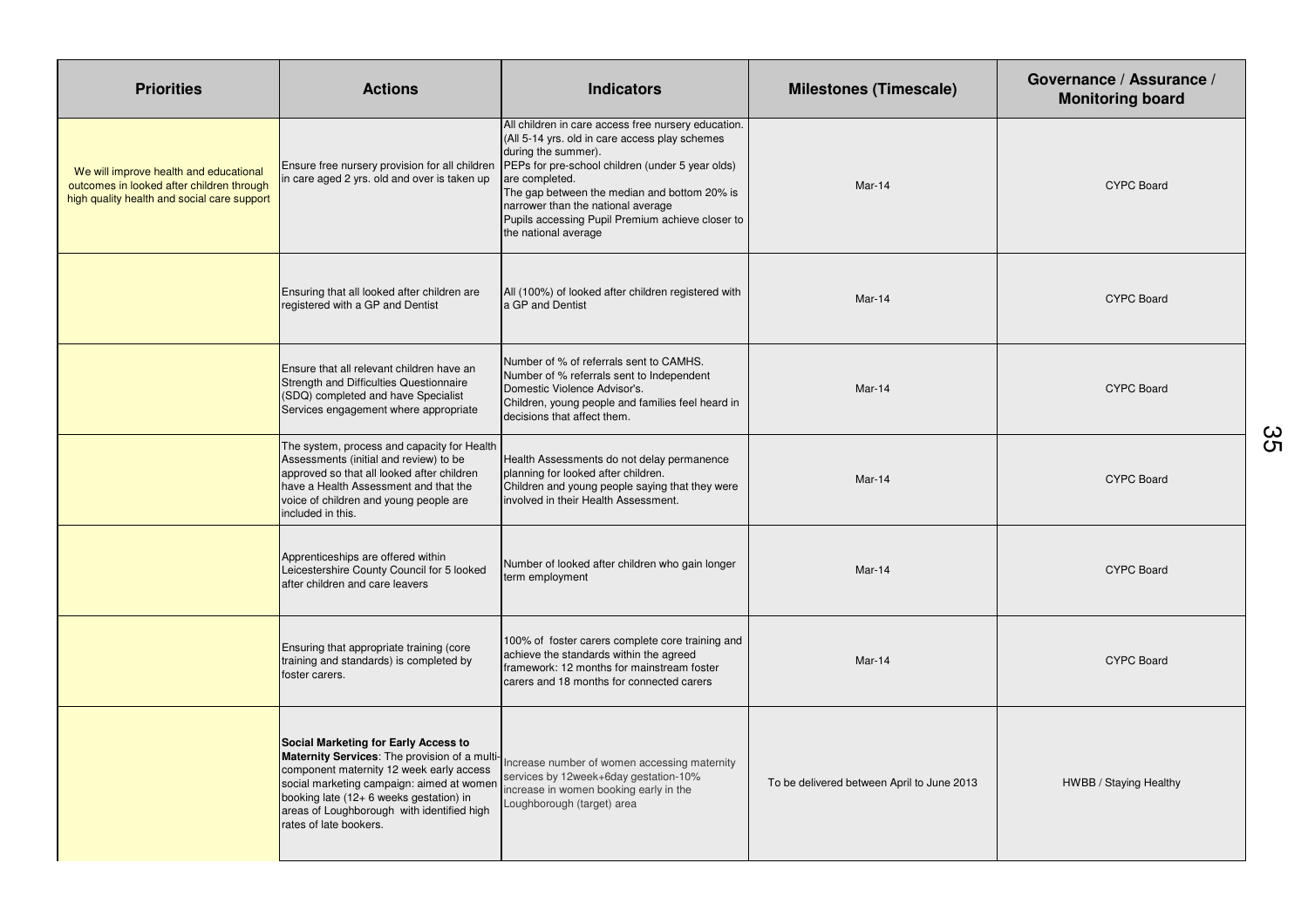| <b>Priorities</b>                                                                                                                     | <b>Actions</b>                                                                                                                                                                                                                                                                                                                                                                                                                                                                                                                                      | <b>Indicators</b>                                                                                                                                                                                                                                                                                                                                                                | <b>Milestones (Timescale)</b> | Governance / Assurance /<br><b>Monitoring board</b> |
|---------------------------------------------------------------------------------------------------------------------------------------|-----------------------------------------------------------------------------------------------------------------------------------------------------------------------------------------------------------------------------------------------------------------------------------------------------------------------------------------------------------------------------------------------------------------------------------------------------------------------------------------------------------------------------------------------------|----------------------------------------------------------------------------------------------------------------------------------------------------------------------------------------------------------------------------------------------------------------------------------------------------------------------------------------------------------------------------------|-------------------------------|-----------------------------------------------------|
| We will enable children to start well through<br>provision of high quality maternity services<br>including pre and post-natal support | Increasing 6-8 week breastfeeding<br>prevalence rates: Breastfeeding Peer<br>Support coordination - to coordinate and<br>deliver a Breastfeeding peer support<br>programme -targeting women less likely to<br>breastfeeding (predominantly in the West of<br>the County) including work with young<br>parents to develop peer approaches to<br>increase breastfeeding rates amongst young West Locality 42% & East Locality 50%<br>parents. The aim of the Peer supporters is to<br>help to increase initiation & continuation of<br>breastfeeding. | Increase in initiation of breastfeeding and<br>ncreased rates at 10-14 days and 6-8 weeks,<br>particularly in areas where breastfeeding rates are<br>lowest- Overall County target 6-8 week<br>prevalence 46%, differentiated targets agreed for                                                                                                                                 | To be in place by May 2013    | <b>CYPC Board/HWBB</b>                              |
|                                                                                                                                       | Strategic leaders for Early Help and<br>Leicestershire Partnership Trust agree<br>mechanisms to ensure that expectant<br>parents including those parents with<br>additional needs are targeted for early<br>intervention through the Children centres.                                                                                                                                                                                                                                                                                              | Health Visitor management report routine<br>registration of all children to the Children's Centre<br>programme. The Children's Centre programme<br>report rates of community penetration of 80% as a<br>minimum.                                                                                                                                                                 | Apr-14                        | LPG/CYPS/CYPC Board                                 |
| We will ensure a good transition between<br>child and adult services for children with<br>complex physical and mental health needs    | Review progress on the delivery and<br>implementation of the Transitions Strategy<br><b>Action Plan</b>                                                                                                                                                                                                                                                                                                                                                                                                                                             | 70% of young people attend Transitions Reviews<br>held at 14 years. 100% notification from the<br>Disabled Children's Service to Transitions Team<br>before the cyp is 17.5 years old. 80% of Disabled<br>Children's Service staff trained in person centre<br>approaches. Pathway Plans are in place for all<br>(100%) disabled children in care before their 16th<br>birthday. | $Mar-14$                      | <b>CYPC Board/Transition Board</b>                  |
|                                                                                                                                       | Delivery and implementation of the Carers<br>in relation to young carers and<br>parents/carers of disabled children                                                                                                                                                                                                                                                                                                                                                                                                                                 | Young carers, and parents and carers of disabled<br>Strategy 2012-2015 and Delivery Action Plan children and young people are supported. Number<br>of young carers, their profile and needs is<br>established.                                                                                                                                                                   | Mar-14                        | <b>CYPC Board/ICB</b>                               |
| Managing the shift to early intervention and prevention                                                                               |                                                                                                                                                                                                                                                                                                                                                                                                                                                                                                                                                     |                                                                                                                                                                                                                                                                                                                                                                                  |                               |                                                     |
|                                                                                                                                       | Physical Literacy & Healthy Tots (0-5<br>years): Build upon physical literacy Olympic<br>Legacy investment for 0-5 years to develop<br>new resources and training as part of<br>Healthy Tots "package" - Healthy tots<br>targets Early Year Settings using a Whole<br>Setting approach focusing on 3 core themes:<br>Healthy Eating, Physical Activity & Emotional<br>Health & Wellbeing                                                                                                                                                            | Retention of 80% of Existing Early Year Settings<br>that are participating in the 'Healthy Early Years/<br>Healthy Tots ' Programme continue to be involved<br>& a further 10 settings are recruited. All<br>participating settings to attend physical<br>literacy/activity & nutrition update training in 2013-<br>14                                                           | To be developed by June 2013  | HWBB / Staying Healthy                              |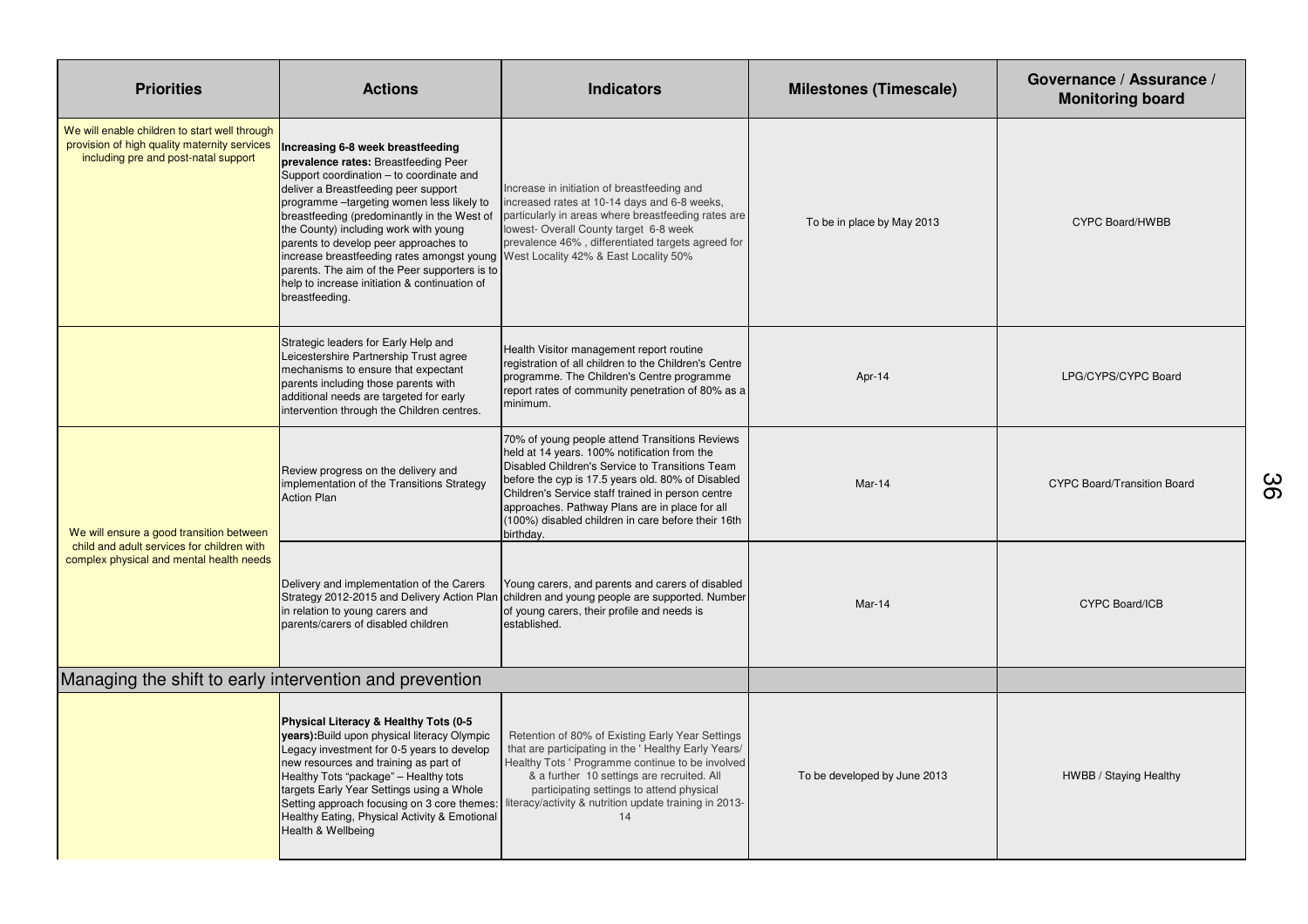| <b>Priorities</b>                                                                                                                                                                                                              | <b>Actions</b>                                                                                                                                                                                                                                                                                                                                                                                                                      | <b>Indicators</b>                                                                                                                                                                                                                                  | <b>Milestones (Timescale)</b> | Governance / Assurance /<br><b>Monitoring board</b>                      |
|--------------------------------------------------------------------------------------------------------------------------------------------------------------------------------------------------------------------------------|-------------------------------------------------------------------------------------------------------------------------------------------------------------------------------------------------------------------------------------------------------------------------------------------------------------------------------------------------------------------------------------------------------------------------------------|----------------------------------------------------------------------------------------------------------------------------------------------------------------------------------------------------------------------------------------------------|-------------------------------|--------------------------------------------------------------------------|
|                                                                                                                                                                                                                                | Healthy Weight interventions/Promoting physical activity & healthy eating:                                                                                                                                                                                                                                                                                                                                                          |                                                                                                                                                                                                                                                    |                               |                                                                          |
| We will maintain or increase the number of<br>children and adults who are a healthy weight<br>through the provision of a range of healthy<br>weight interventions and the promotion of<br>physical activity and healthy eating | Expansion of Family Lifestyle Club (<br>FLiC). Expand programme to enable<br>delivery of programme in every district, on a<br>sustainable basis                                                                                                                                                                                                                                                                                     | Increased number of families attending Family<br>Lifestyle Clubs                                                                                                                                                                                   | by May 2013                   | HWBB / Staying Healthy                                                   |
|                                                                                                                                                                                                                                | Food for life partnership: Develop a<br>network of schools and communities across<br>Leicestershire committed to transforming<br>food culture, revolutionising school meals,<br>econnecting children with where their food<br>comes from, and inspiring families to grow<br>and cook food. Supports schools achieve<br>"Enhanced healthy schools status". Launch<br>of Food for life partnership in Sept 2013<br>(Academic year)    | An increase by at least 20% of the Number of<br>schools and communities participating in Food for<br>life partnership programme after the first year (<br>the implementation of the FfL programme might<br>be delayed until later on in the year)  | Sept 2013 (Academic year)     | HWBB / Staying Healthy                                                   |
|                                                                                                                                                                                                                                | Food routes and Big cook little cook this<br>FSA project/resource complements the Food<br>for Life Programme - it provides a 'journey<br>through food'- diet & health, cooking, food<br>safety & shopping it is a range of age<br>appropriate resources designed & developed<br>to enable young people to gain food related<br>skills & knowledge. LNDS supported<br>programme incl/.6 week 'Family' programme<br>and links to FLIC | At least 20 schools to be participating in Food<br>routes and Big cook little cook after the first year<br>which should lead to an increase in number of<br>referrals to FLiC by 15%                                                               | by May 2013                   | HWBB / Staying Healthy                                                   |
| We will reduce the harm caused by alcohol<br>and drugs                                                                                                                                                                         | Reduce harm caused by drugs &<br><b>Alcohol:</b> School Based Social Norms<br>Alcohol /Drugs project- County wide roll<br>out of the project with a focus on other<br>drugs as well as alcohol                                                                                                                                                                                                                                      | Increase in numbers of schools (by at least 5)<br>participating in the project & adopting a 'Whole<br>School Approach to Drugs & Alcohol 'and change<br>in the perception of young people regarding the<br>'social norms' in participating schools | Sep-13                        | HWBB / Staying Healthy / Substance Misuse<br><b>Evaluation framework</b> |
| We will improve sexual health services for<br>the Leicestershire population                                                                                                                                                    | Staying Healthy action plan                                                                                                                                                                                                                                                                                                                                                                                                         |                                                                                                                                                                                                                                                    |                               | HWBB / Staying Healthy                                                   |

37